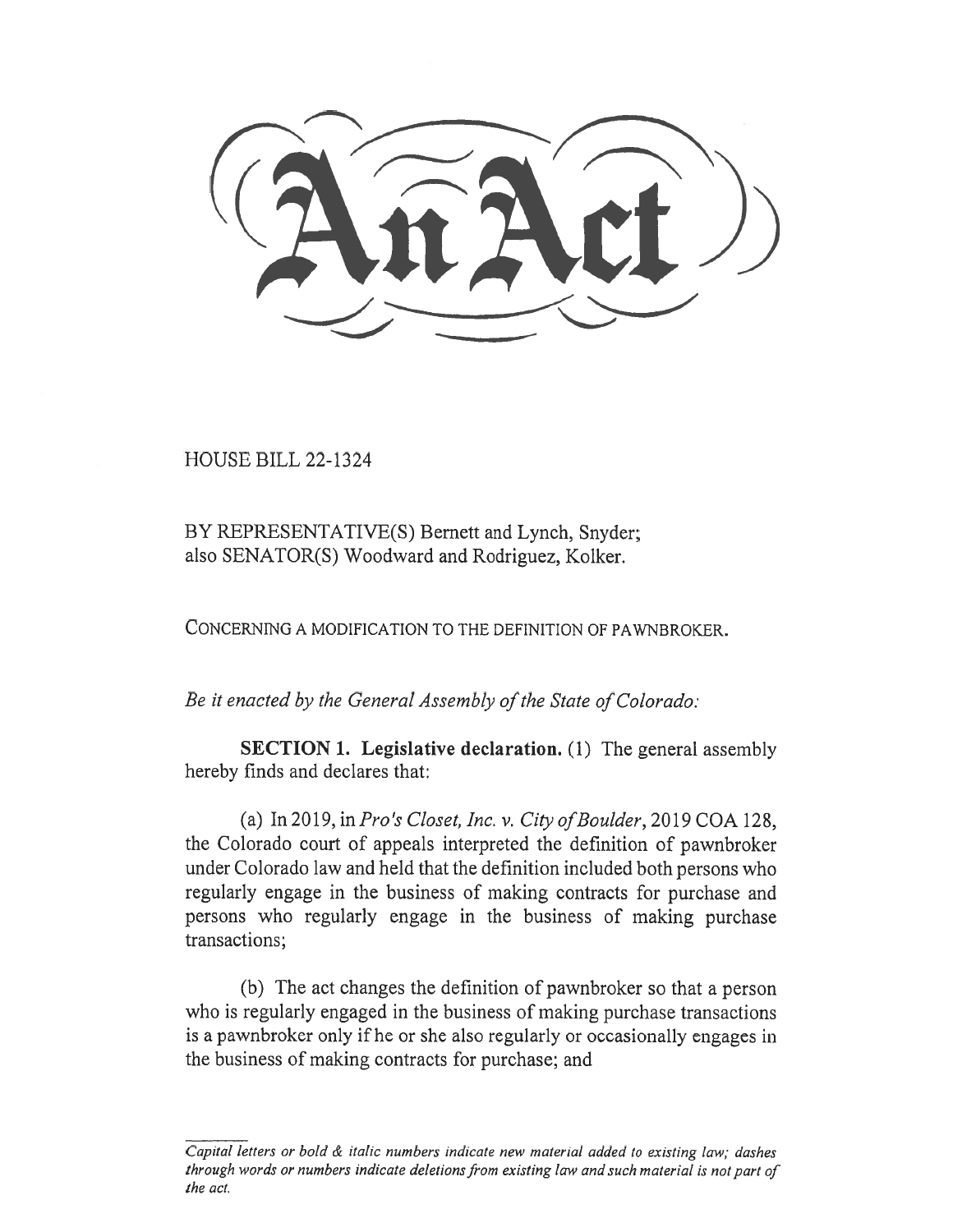(c) Under the definition of pawnbroker in the act, a person who regularly engages in the business of making purchase transactions, but does not engage in the business of making contracts for purchase, is not a pawnbroker.

SECTION 2. In Colorado Revised Statutes, 29-11.9-101, amend (7) as follows:

29-11.9-101. Definitions. As used in this article 11.9, unless the context otherwise requires:

(7) "Pawnbroker" means a person WHO, IN THE COURSE OF HIS OR HER BUSINESS, IS regularly engaged in the business of making contracts for purchase or A PERSON WHO, IN THE COURSE OF HIS OR HER BUSINESS, IS BOTH REGULARLY ENGAGED IN THE BUSINESS OF MAKING purchase transactions in the course of his or her business AND ALSO REGULARLY OR OCCASIONALLY MAKES CONTRACTS FOR PURCHASE.

## PAGE 2-HOUSE BILL 22-1324